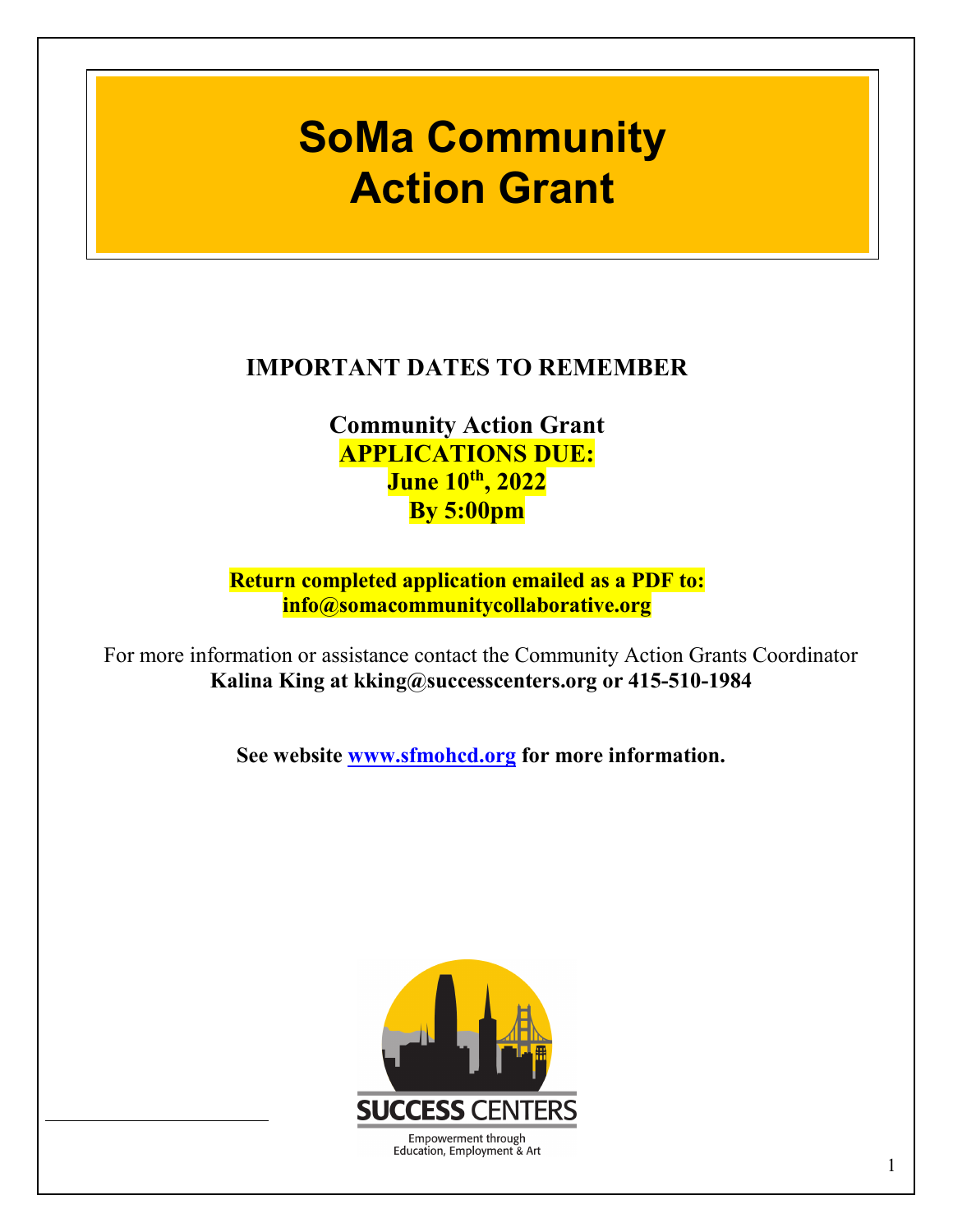## **Overview**

As a joint initiative between the Mayor's Office of Housing and Community Development and the SoMa Community Stabilization Fund, Community Action Grants range in size from **\$1,000 to \$5,000,** with projects to be completed by December 31, 2022. Examples of previously funded projects:

- *"Barrio Fiesta"–* A one-day community event where the neighborhood comes together and experiences culture, food, games, and performances highlighting the talents of different sectors in the South of Market Community.
- *"Bessie Carmichael Filipino Bilingual Classroom Parents*" Promoting and strengthening the Filipino Language program at Bessie Carmichael
- "*Heroes in Our Windows*" Window artwork in homage to the SOMA Pilipinas community local heroes that serves as a public art display at the Bayanihan Center.

#### Types of Action Grants

**1. Community Member-Led Action Grants:** 2 or more community members can work with SoMa residents in the design and implementation of projects that address the 4 goals mentioned above.

**2. Organization-Led Action Grants:** SoMa organizations can design projects that benefit the broader SoMa community. Funds are to be used to host community events, or for projects focused on improving community spaces like parks, commercial corridors, and other historical/cultural landmarks. These projects are organizationled but require active community engagement and foster cross-cultural and/or intergenerational community building.

## **GRANT GUIDELINES**

- Expenses included in the grant budget must be incurred by December 31, 2022.
- **Projects must have at least 3 working members.**
- **Projects must serve the SoMa community and/or located in SoMa.**
- Community-based groups (faith-based, neighborhood-based, etc.) can submit up to two project ideas per grant, but only **one grant per organization** will be awarded.
- Members of the project should commit to staying with the group during project implementation. Some turnover is expected, but the group should stay relatively consistent for the time that it takes to complete the project.
- Residents and workers of SoMa should not be denied entrance to or participation in a Community Action Grant event due to their inability to pay an entrance fee.
- Grant funds may not be used to support a political campaign or candidate.
- Grantees must conduct a short informational and planning session with the Community Action Grant Coordinator and submit appropriate documentation and reporting requirements upon completion of project.
- Grantees are expected to attend SoMa Community Collaborative's monthly meetings as often as possible.

#### Grants cannot pay for:

- 1. Stipends for agency staff time
- 2. Rental of office space
- 3. Political activities
- 4. Equipment (copy machine, adult bicycles, furniture, computers, etc.)
- 5. Professional development for agency staff
- 6. Expenses without verifiable receipts and/or invoice statements without supporting documents
- 7. Funds used to subsidize existing agency activities

## **PROJECT SELECTION**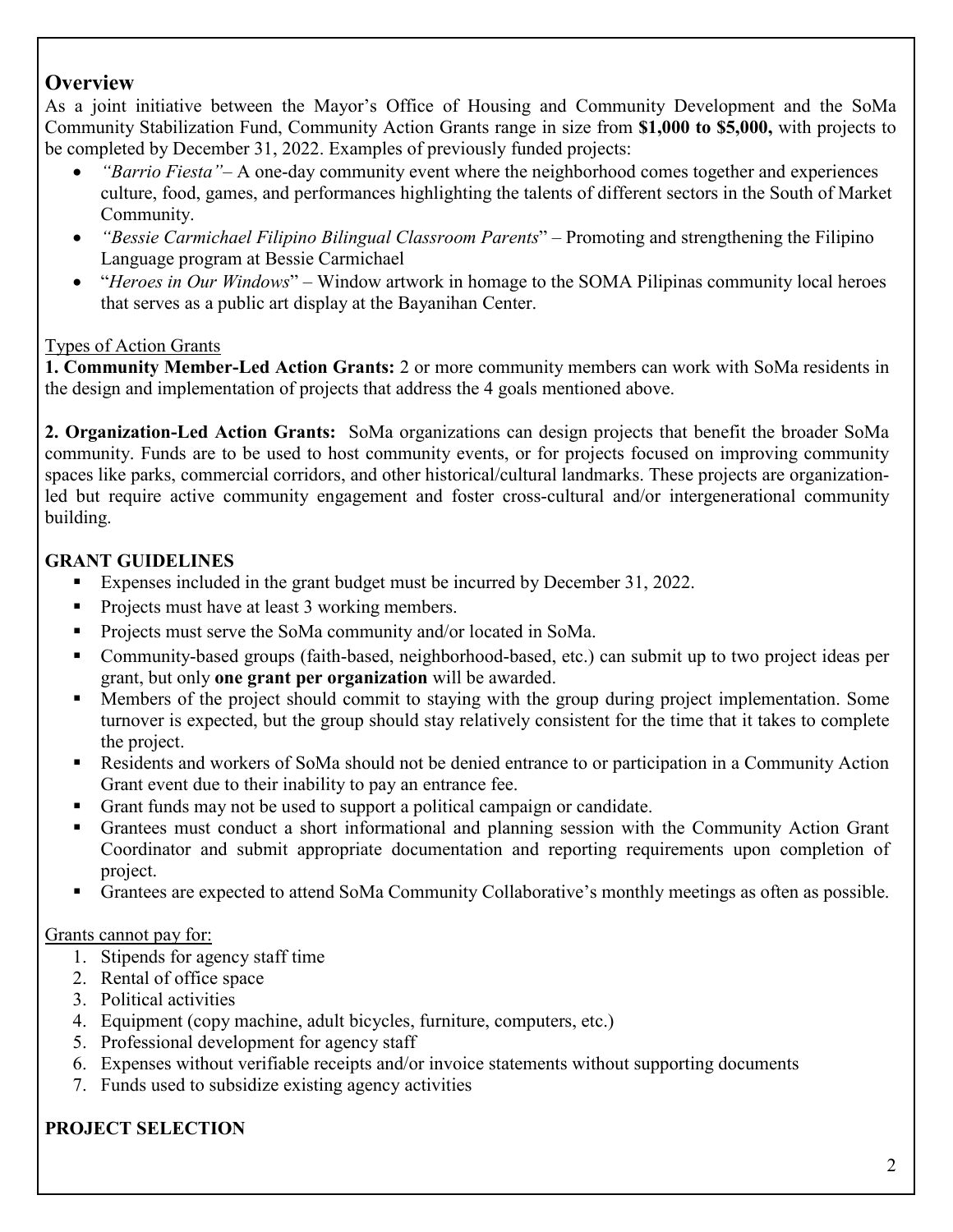- The SoMa Community Collaborative members will review and rank projects according to how well they meet the stated goals
- In order to submit a ranking as part of the project selection, groups must demonstrate regular participation in the monthly SoMa CC meetings.
- Each SoMa CC organization will have one ranking submission regardless of the number of representatives present.
- Ultimately, the decision-making process is guided by those in attendance at the SCC meeting dedicated to application selection. In prior years, criteria used in the decision-making process was:
	- **a) How well the project serves the community**
	- **b) Who is impacted/served by the project (i.e. seniors, low-income households, families, etc.)**
	- **c) Budget specifics (i.e. does the budget match the request)**
	- **d) Whether or not the project can be completed with partial funds**

#### **TECHNICAL ASSISTANCE**

Technical assistance will provide projects during the application phase and planning phase to help solidify the vision as well as provide feedback around the activity and budget details. Additional assistance will be provided on an as-needed basis throughout the grant term. Contact Kalina King at kking@successcenters.org or 415-510-1984 for technical assistance.

#### **REPORTING REQUIREMENTS**

- $\Box$  Original receipts for all expenses
- $\Box$  Copies of participant sign-in sheets
- $\Box$  Pictures of final project and of project implementation, where relevant
- $\Box$  Copies of fliers and other outreach materials
- $\Box$  End-of-project final report to reflect on the impact of this effort once the project is finished

## **FUNDING AND TIMELINE**

| <b>COMMUNITY ACTION GRANT</b><br><b>APPLICATION RELEASED</b> | May 23, 2022                     |
|--------------------------------------------------------------|----------------------------------|
| <b>PROJECT APPLICATION DUE</b>                               | June $10^{th}$ , 2022 @ 5:00 pm  |
| <b>PROJECT PROPOSAL SELECTION</b>                            | July $13^{th}$ , 2022 @ 10:00 am |
| <b>GRANTEE ANNOUNCEMENT</b>                                  | July 15th, 2022                  |
| <b>GRANT IMPLEMENTATION</b>                                  | <b>January 1, 2022</b>           |
| <b>GRANT END DATE</b>                                        | <b>December 31, 2022</b>         |

**\*\*Please note, failure to follow timeline and reporting requirements may result in ineligibility for future Community Action Grant opportunities\*\***

## **COMMUNITY ACTION GRANT APPLICATION**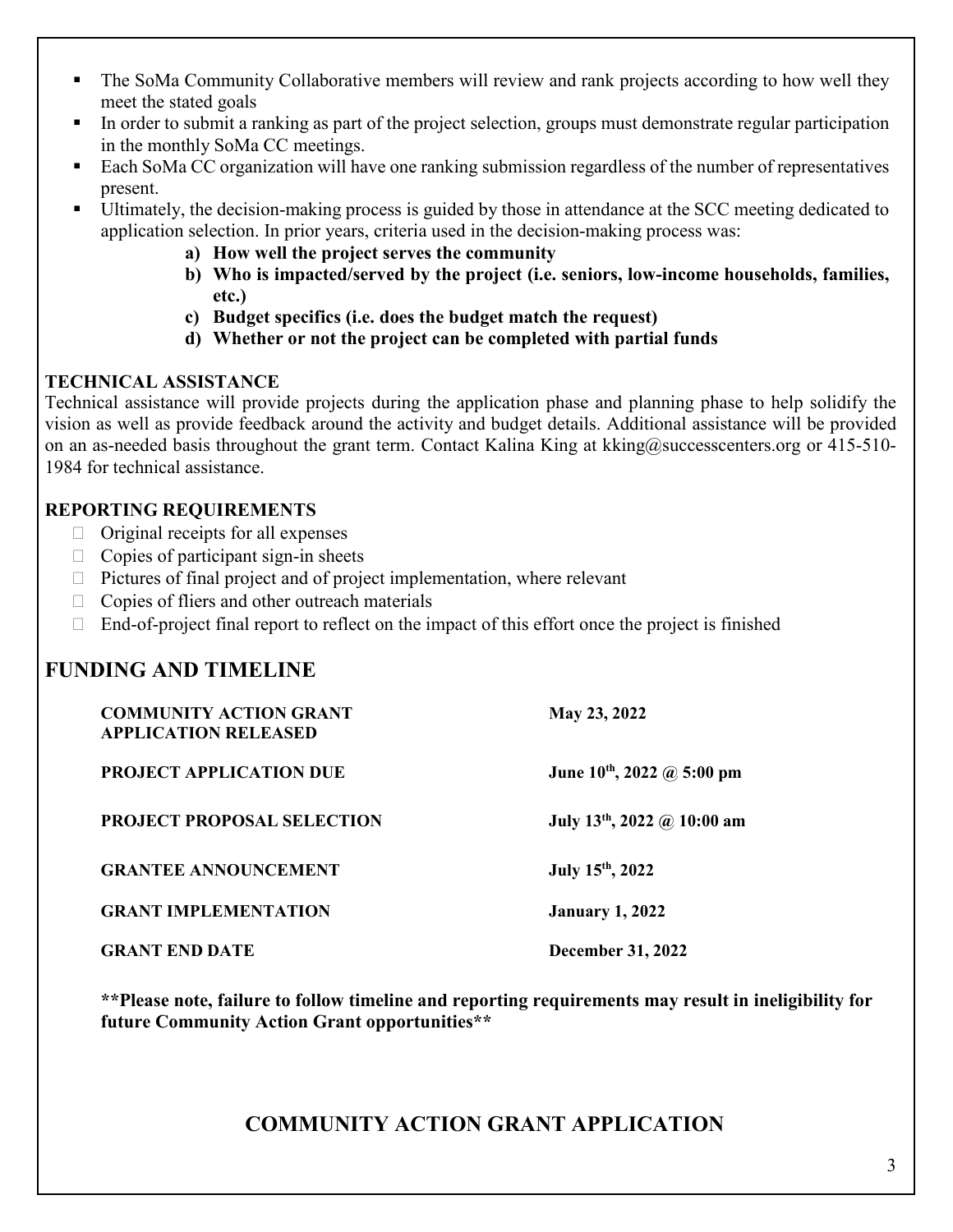## **DUE: Friday, June 10<sup>th</sup>, 2022, by 5pm (late applications will not be accepted)**

#### **We highly encourage applicants to submit 1-2 photos when possible**

#### **SUBMIT PDF COPY TO:**

**info@somacommunitycollaborative.org** 

Contact Community Action Grants Coordinator if you need assistance Kalina King at kking@successcenters.org or 415-510-1984

#### **I. Project Overview and Contact Information**

| a. Project Name                                                                 |               |
|---------------------------------------------------------------------------------|---------------|
| b. Project Location                                                             |               |
| c. Describe Project in One<br><b>Sentence</b>                                   |               |
| d. Total Amount of Funding<br><b>Requested</b>                                  | $\mathcal{S}$ |
| e. Describe Project Goal in<br><b>One Sentence</b>                              |               |
| f. Completion Date                                                              |               |
| g. Name, Email, Phone of<br><b>Primary Contact Person</b>                       |               |
| h. Names of Additional<br><b>Project Team Members</b><br>(with email addresses) |               |
| i. Name of Organization (for<br>organization-led projects)                      |               |

#### **II. Project Description**

1. In one or two paragraphs briefly describe the major activities that will be undertaken and how that engages the community.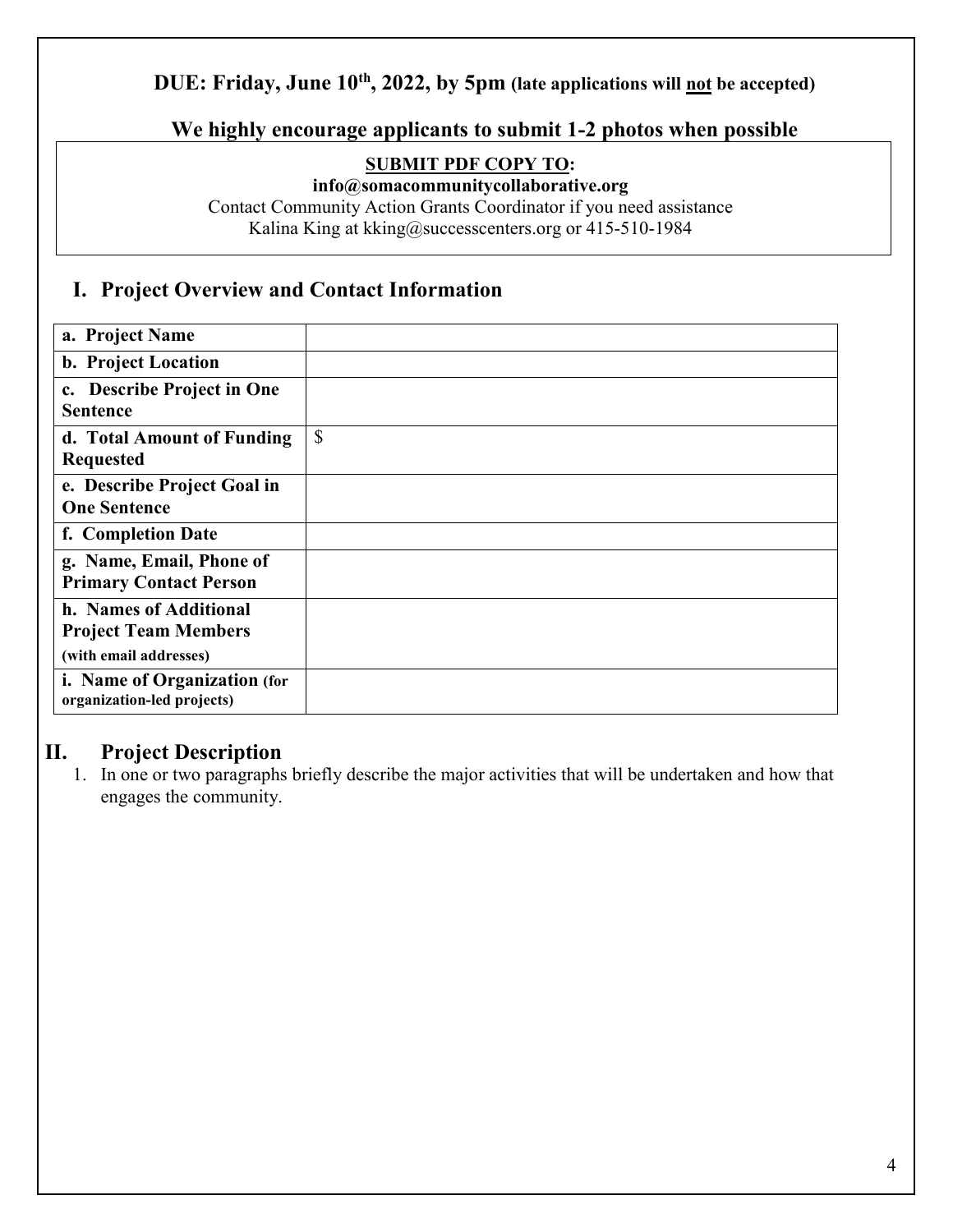- 2. Which of the following goals will your project directly support? *(check boxes)*
	- a. Community Empowerment & Advocacy
	- $\Box$  b. Community Cohesion & Community Building
	- $\Box$  c. History & Heritage
	- d. Resident Stability
- 3. Please explain in one or two sentences how your project will support the goals you have checked above:

4. What additional support might you need to successfully implement your project?

5. What is your timeline for this project? Dates of milestones, etc. *Note: All grant expenses included in the project budget must be incurred by June 30, 2020.*

- 6. Are you able to complete this project with partial funding?
	- a. No Yes
- 7. If yes, what amount would you need to complete the project? \$

## **III. Project Budget**